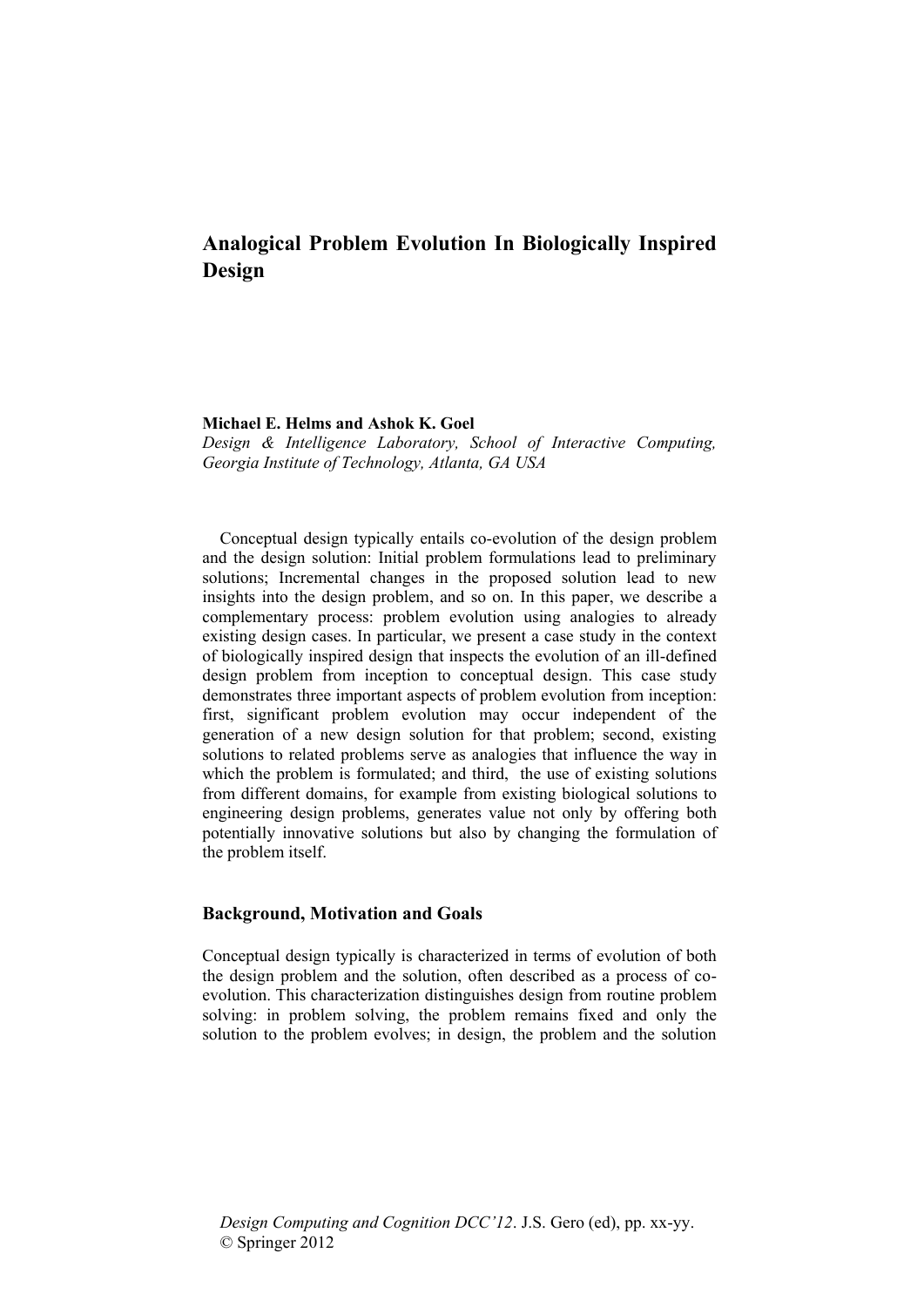co-evolve. While aspects of problem solving are now understood well enough to be implemented in computers, the process of co-evolution of the problem and the solution in design is not yet understood equally well.

Recently, Maher & Tang (2003) and Dorst & Cross (2001) have proposed computational models of the co-evolution of design problems and solutions. The right side of Figure 1, which starts at time  $t+1$ , illustrates Maher & Tang's model: A formulation of the design problem at time t+1 focuses the search for a design solution. A design solution at time t+1 may potentially lead to a revised problem formulation at time t+2, which focuses the search for a new design solution, and so on.

We have observed a complementary process in our studies of biologically inspired design: evolution of design problems based on analogies to already known design cases. The left side of Figure 1 illustrates this process: a formulation of a problem at time t, P(t), leads to an analogy to an already existing solution  $S<sub>e</sub>(t)$  to a known problem. The existing solution then helps extend and expand the problem formulation into  $P(t+1)$ , which may result in the construction of a new solution or another analogy to another existing case. We call this process *analogical problem evolution.* Figure 1 as a whole indicates the process of problemsolution co-evolution including analogical problem evolution: at any step in the process, the formulation of the problem may lead to an analogy to an existing case or the generation of a new solution.



**Fig. 1** This figure contrasts our model of problem evolution by analogy (left side of the figure) with problem-solution co-evolution (right side of the figure, adapted from Maher & Tang). P represents a design problem, Se represents an existing analogical solution,  $S_n$  represents a new design solution.

The context in which our observations are made, biologically inspired design (also known as biomimicry or bionics), espouses the use of biological systems as analogues for designing engineering systems (Bar-Cohen 2011; Benyus 1997; Chakrabarti & Shu 2010; Vincent & Mann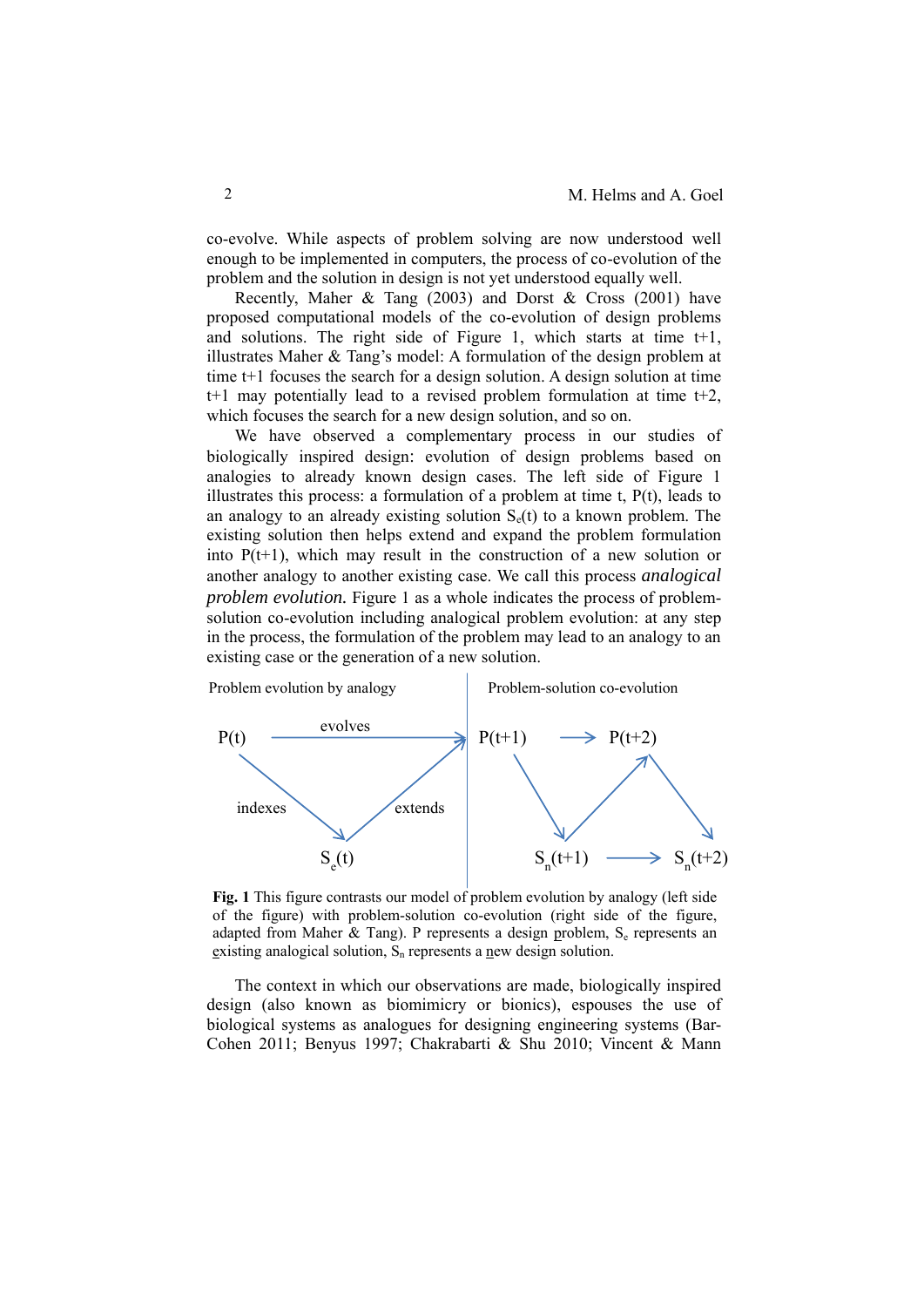2002; Shu et al. 2011; Yen & Weissburg 2007). In earlier work, we have reported on several findings from our studies of biologically inspired design: In Helms, Vattam & Goel 2009, we described problem-driven design and solution-based design as two fundamental processes of biologically inspired design, and also presented a classification of design errors often made in the design processing. Similarly, in Helms, Vattam & Goel 2010, we presented data indicating that the use of Structure-Behavior-Function models (SBF, Goel, Rugaber, Vattam 2009) of biological systems enhances reasoning as compared to textual descriptions as well as textual and diagrammatic representations of the systems. These findings informed the development of tools and techniques for teaching biologically inspired design (Goel et al. 2011; Vattam et al. 2011; Yen et al. 2010, 2011). Other researchers have followed similar research methodologies, coupling empirical studies with tool development (e.g., Cheong et al. 2011, Mak & Shu 2008, Shu 2010).

Four basic questions in analogical design, including biologically inspired design, are *why, what, how* and *when* (Goel 1997): *Why* is knowledge transferred from a source case to a target problem? *What* knowledge is transferred? *How* is the knowledge transferred. *When* does the knowledge transfer occur? In Vattam, Helms & Goel (2010) we found not one, but several answers to the *why, what, how,* and *when* questions. In particular, we found that in biologically inspired design, biological designs are used not only for generating design ideas, but also for refining problem definitions, explaining proposed design concepts, and evaluating candidate design solutions. The work we describe here builds on this line of research. In particular, it examines the role of biological analogues in problem evolution from problem inception to conceptual design.

## **Tracking Problem Evolution**

To describe the process of *analogical problem evolution*, we need a scheme for consistently describing the design problem at a point in time so that we can identify the changes that occur over time. Most modern textbooks on design describe at least partial design problem representations (e.g., Dym 1994; French 1999; Pahl & Beitz 1996). As Dorst (2003) has noted, the scope and efficacy of the various problem representation schemes reflects the perspective adopted. In biologically inspired design, Dinar et al. (2011) and Helms (2011) have proposed two problem representation schemas. For this case study we use a simplified version of the problem schema developed in Helms (2011) to represent the problem as a set of functions and constraints.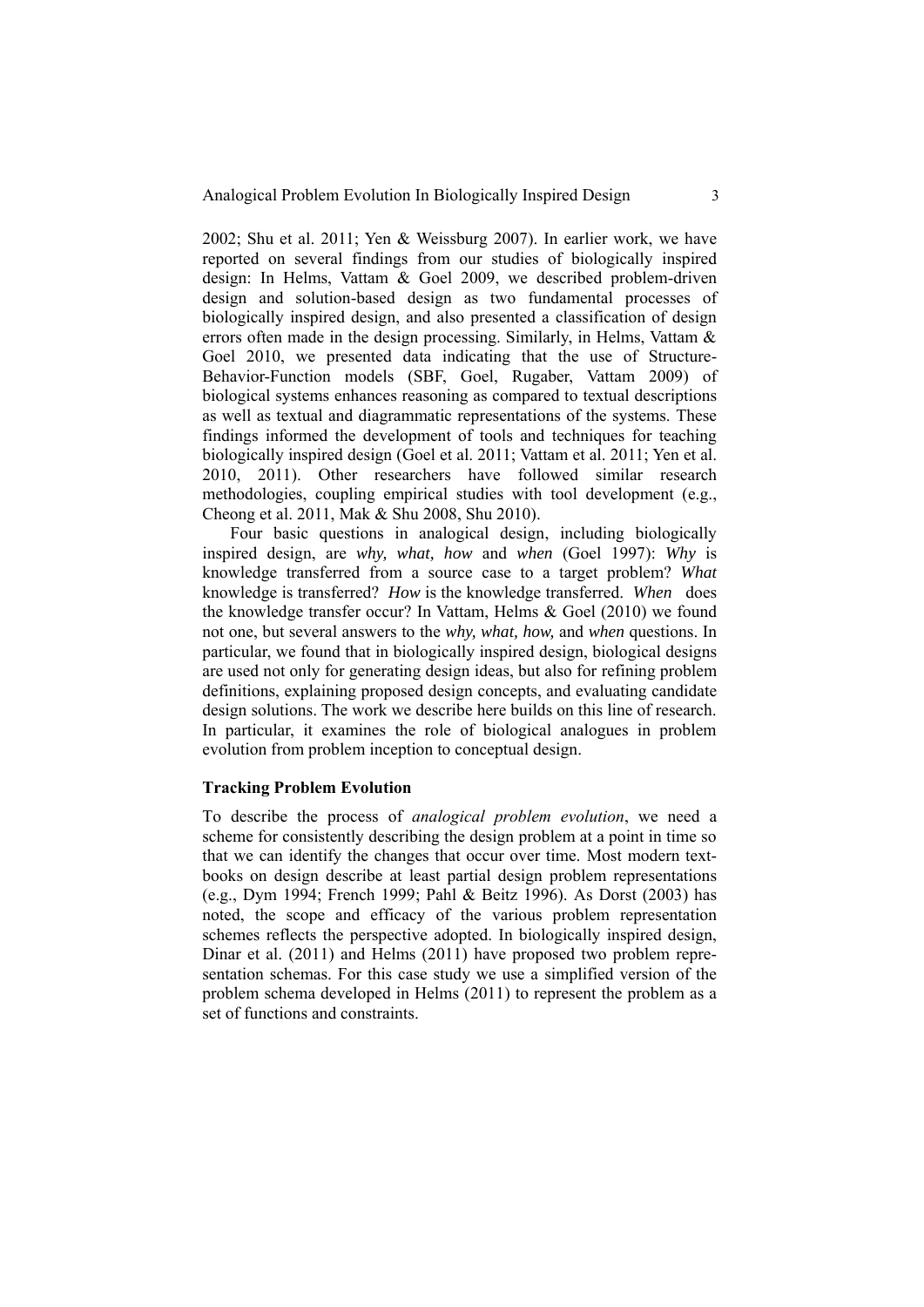## **Problem Schema**

We use a problem schema that specifies design problem along two dimensions: (1) the functions desired of the artifact, and (2) the specifications and constraints of the artifact.

## **Functions desired of the artifact**

The literature on design contains several distinct and coexisting characterizations of a function. Erden et al. (2008) review many functional descriptions in engineering. Borgo et al. (2009) formally characterize several functional representation schemes. Carrara, Garbacz & Vermaas (2011) suggest that different notions of function coexist in the design literature, including function as the intended state or result of the system, function as a change to substances flowing through a system, and functions as actions the device must perform on an environment in the form of (subject, verb, noun) tuples. In this work, we adopt the last meaning of function above, where the subject is the to-be-designed artifact, the verb reflects the action in question, and the noun reflects the object on which the subject is acting, which we call function-object. In many cases, the noun is the same as the subject e.g. to move self, to clean self, etc. In other cases multiple function-objects may be required.

Functional hierarchy is prevalent in design theory (Pahl & Beitz 1996; Simon 1996), representing a system/sub-system hierarchy in which the function of the sub-system contributes to the function of the larger system. Thus, system  $S_1$  performing function  $F_1$  is comprised of sub-systems  $S_{1-1}$ ,  $S_{1-2}, \ldots S_{1-n}$ , which perform sub-functions  $F_{1-1}$ ,  $F_{1-2}, \ldots F_{1-n}$ . Each sub-system can then recursively be defined by additional sub-systems and subfunctions. In this sense the functions can be seen as additive, or And-type conjunctions. In order to accomplish  $F_1$ , the system must perform all subfunctions  $F_{1-1}$  And  $F_{1-2}$  And ... And  $F_{1-n}$ . In design thinking, designers also consider multiple alternative functions that can be represented as Or-type conjunctions. Chandrasekaran (1990) provides an analysis of AND/OR function hierarchies, including the implications of such hierarchies for computational search.

## **Artifact specifications and constraints**

Artifact specifications designate properties and values, quantitative and qualitative, of the artifact being designed. Many artifact specifications are constraints, which designate properties and values of the designed artifact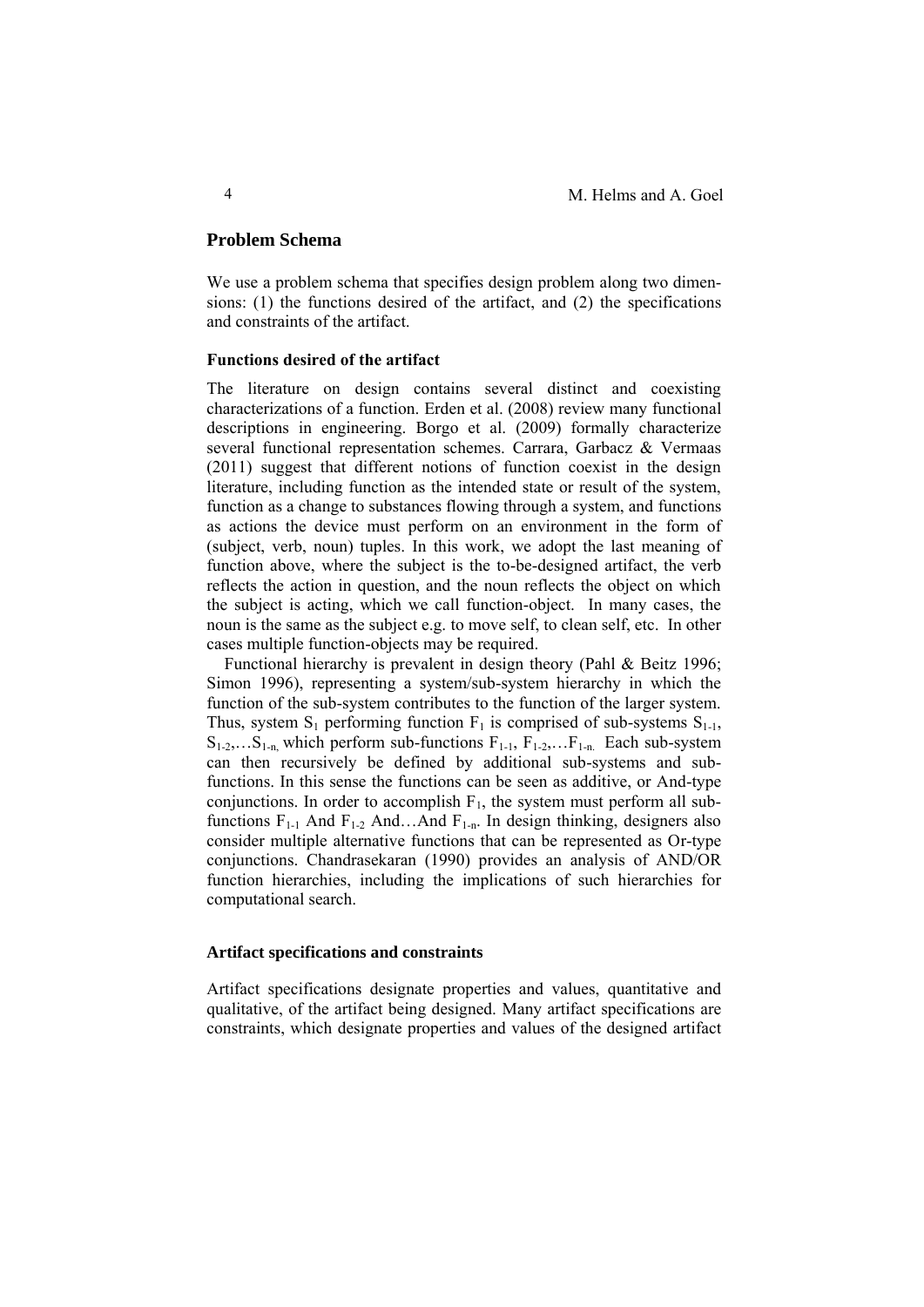terms of inclusion or exclusion such as "must", "cannot", or "should". Other artifact specifications may denote options, which make explicit certain possibilities for properties and values that may be associated with the design artifact, expressed in terms like "could", "might", or "possibly" to name a few. Where a constraint is a statement such as "the design must use lightweight materials", an option may be "the design could use lightweight metal foam"; both talk about the properties of the material from which the artifact will be manufactured, however one expresses an absolute condition to be met (albeit qualitatively), while the other provides an alternative to be considered.

Artifact specifications can also apply to either manufacturing or performance aspects of the problem. Additional sub-types include: time, shape, structure, material, energy, information, and cost.

## **Relationships among functions and specifications in the problem schema**

Several kinds of relationships may exist among the functions and specifications. First, as described above, there may be function  $\rightarrow$ sub-function relationships of both AND and OR types. Furthermore we commonly see function  $\rightarrow$  specification relationships in which a particular function (e.g. propel self through air) implies certain constraints (e.g. material property must be lightweight).

## **Solution Schema**

Since in tracking problem evolution, we are also interested in describing the relationship between problem concepts and existing solutions, we also need a scheme for describing design solutions. Fortunately, there already exist many formal languages from which we may draw, including Functional Basis (Stone & Wood 2000), SAPPhiRE (Srinivasan & Chakrabarti 2011), and SBF (Chandrasekaran, Goel & Iwasaki 1993; Goel, Rugaber & Vattam 2009). In this study, we leverage SBF, a solution modeling schema already created and vetted in earlier work on biologically inspired design (Goel et al. 2011; Helms, Vattam & Goel 2010; Vattam et al. 2010).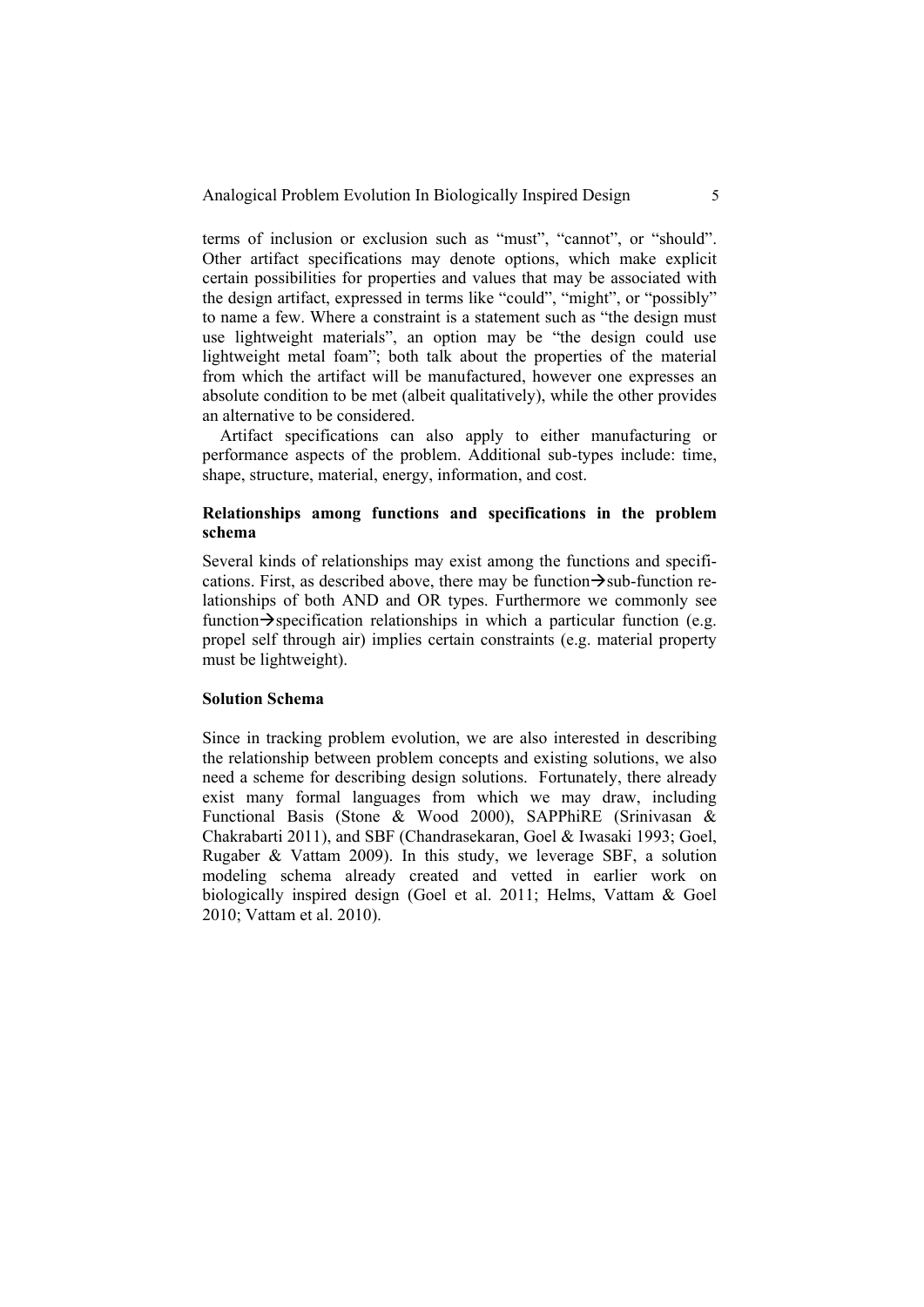## **Case Study**

#### **Study context and participants**

Each fall term since 2005, Georgia Tech's Center for Biologically Inspired Design has offered a senior-level, project-based interdisciplinary course in biologically inspired design (ME/ISyE/MSE/PTFe/BIOL 4740). Faculty members from Georgia Tech's Schools of Biology, Mechanical Engineering, and Industrial & Systems Engineering jointly teach the course. The course typically attracts forty to forty five (mostly) undergraduate students every year. The class composition too is interdisciplinary: the 2009 class comprised of fifteen biology students, eleven mechanical engineering students, and thirteen students from a variety of academic disciplines.

The 2009 ME/ISyE/MSE/PTFe/BIOL 4740 course was structured into lectures, found object exercises, and a semester-long design project. The semester-long design projects group an interdisciplinary team of 4-6 students together based on similar interests. Instructors ensure that each team has at least one designer with a biology background and a few from engineering disciplines. Yen et al. (2010, 2011) describe the pedagogy in ME/ISyE/MSE/PTFe/BIOL 4740 in detail.

In 2009, each design team in the ME/ISyE/MSE/PTFe/BIOL 4740 class was tasked with a high-level problem related to building more sustainable homes. Topics included sensing, energy, environment, and resource management. Each team was asked to research their problem and design a solution based on one or more biological systems. Students were responsible for finding, understanding and applying biological systems relevant to their problem. Each team had one or more faculty as mentors who gave expert advice as and when needed. All teams presented their problem and initial design concepts during the middle of the term, then submitted final designs during the last two weeks of class along with a final design report.

The case study in this paper derives from one of the term-long design projects from the 2009 ME/ISyE/MSE/PTFe/BIOL 4740 class. The case was selected from an average performing but well functioning team as representative of a typical design project, with a straightforward design outcome. The design team was formed by the instructors based on student preferences, and consisted of one student each from biology, mechanical engineering, electrical engineering, math, and material science majors. The team was asked to focus on energy generation in the context of sustainable housing. The term-long design project led to a biologically inspired color changing cover for solar thermal water heaters to prevent overheating.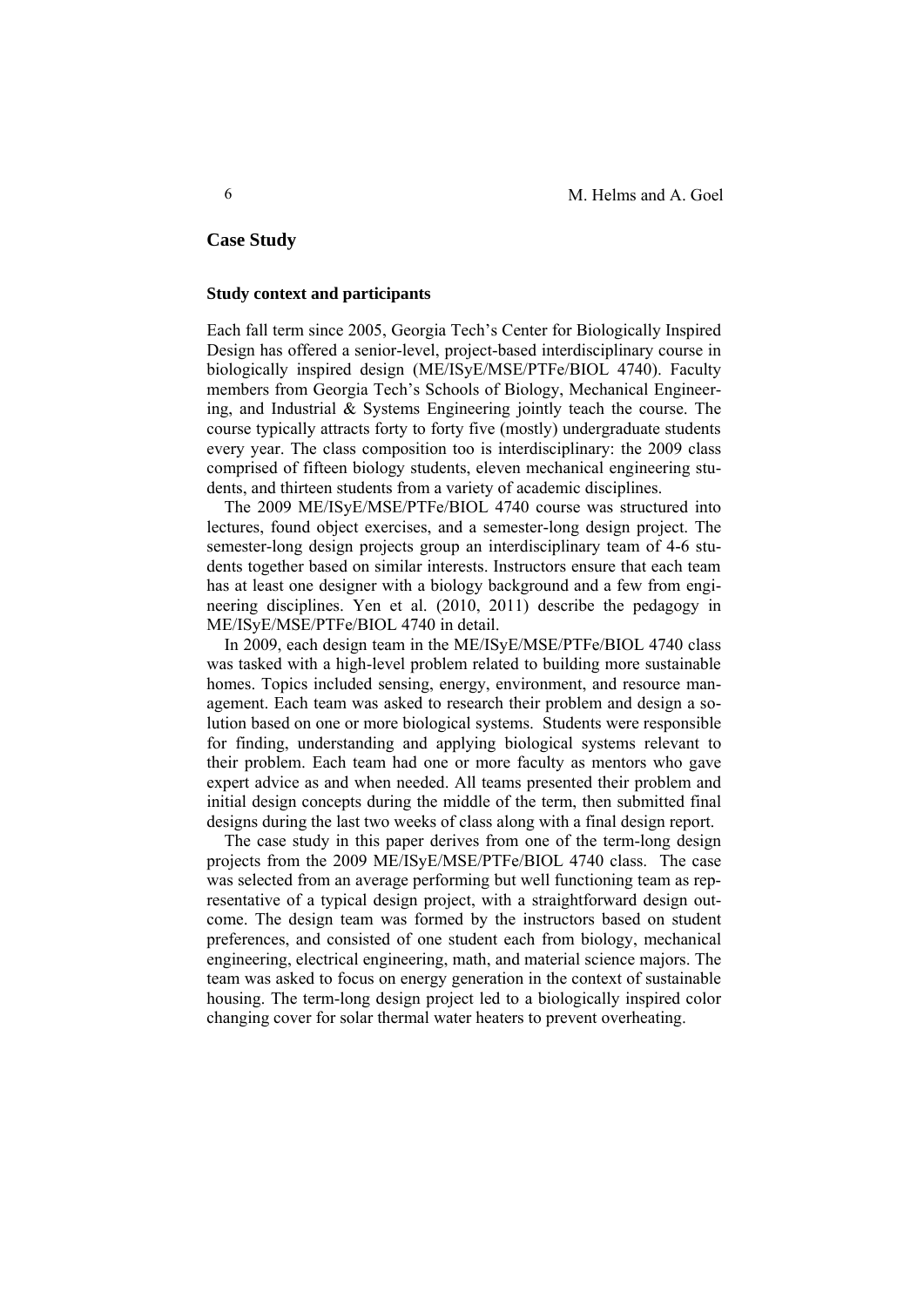## **Protocol study**

We analyze the case study using content-oriented protocol analysis (Dorst & Dijkhuis 1995; Gero & McNeil 1998; Suwa & Tversky 1997). Since our case study extends over a term-long trajectory, rather than verbal protocol transcripts, we use documents produced in the context of a class on biologically inspired design as our data source. These work documents are coded and analyzed according to the schema described previously. We refer to each coded element in the schema as a concept.

## **Data gathered**

We gathered data at four stages to track the progression of the design problem over time. As part of their homework, each design team was required to provide their interpretation of the problem they were working on. The first homework assignment was due two days after the assignment of the problem topic. The design team had a single in-class discussion among themselves about their problem. Four of five students turned in a one- to two-page problem description. We used the text of the most comprehensive student description as our data at this stage.

The second stage was the midterm presentation delivered the students. Students were instructed in the midterm presentation to provide (1) an updated problem description, (2) five biological sources to serve as potential sources of inspiration, (3) to demonstrate their understanding of how each biological system worked, and (4) to show how they could apply each source to their problem. We used the design team's presentation slides and notes as the data at this stage.

The third stage occurred after students were provided feedback from instructors on their midterm presentation. The assignment was the same as the assignment used to collect the first data point; a one- to two-page textonly problem description submitted by each student. We used the text of the problem description of the same student as in the first assignment.

The fourth data point was the final presentation made by the design team. The assignment included the same elements as the midterm presentation, with the addition of a description of the final design and a qualitative analysis demonstrating the viability of the new design. Again, we used the presentation slides and notes as the data from this stage.

## **Analytical methodology**

Only the text content, including bullet points, formulae, tables and text annotations, from each of the four design documents were considered in this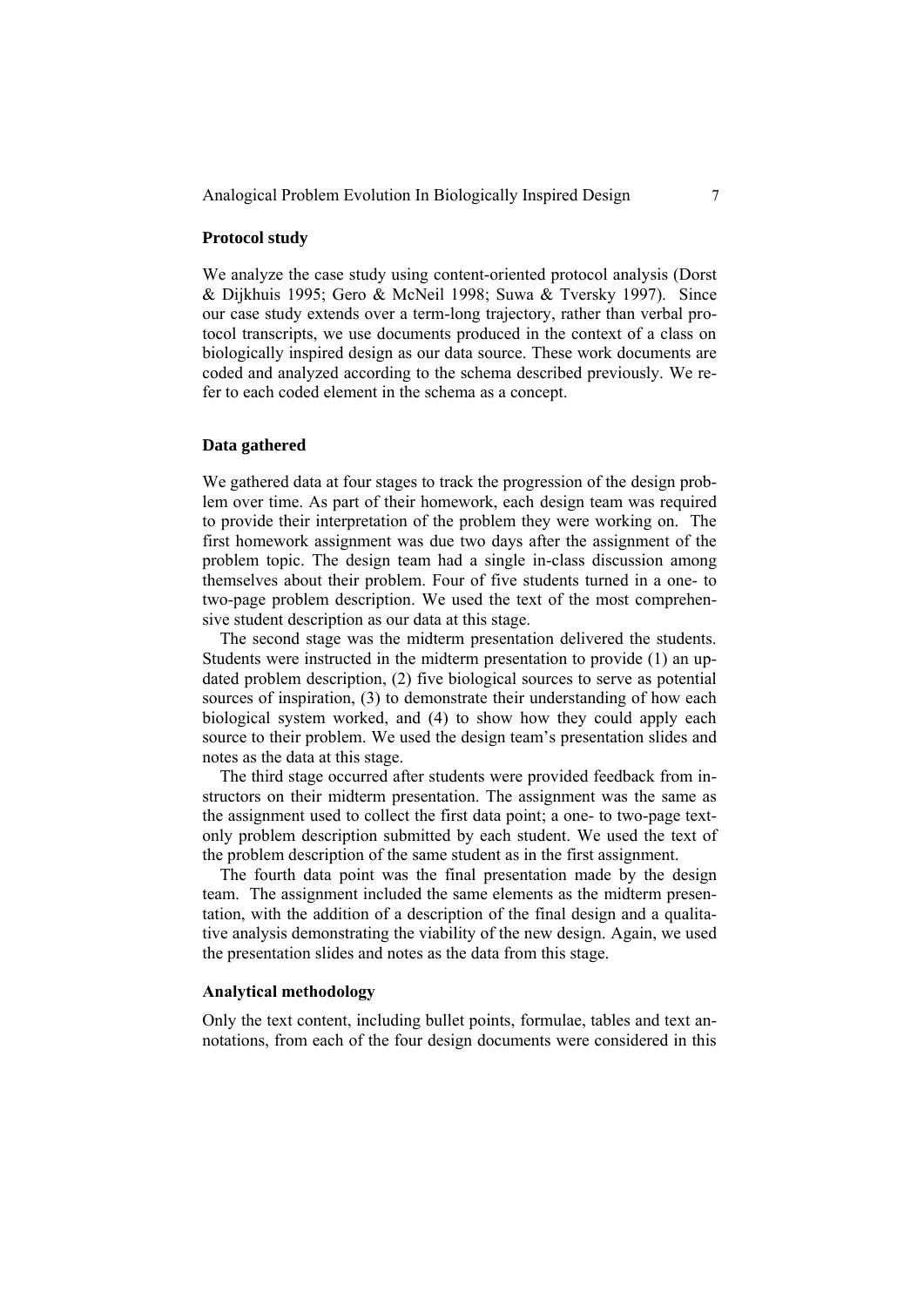study. Problem descriptions were provided in text only format, and were structured in complete sentences. Presentation material contained less structured text, including tables, bullet points, formulae and tables.

Text was divided into phrases, each of which encapsulated a single schema concept. Some concepts, such as referencing a biological or existing man-made solution, are short and straightforward, such as "the desert snail." Other concepts such as "so that it is cooler within the shell than the outside air and ground" are more verbose, but encapsulate essentially a single concept: the degree to which the function "cool" must perform.

Relationships were inferred directly from text. If a solution concept was mentioned e.g. "the desert snail cools itself" with respect to a relevant problem concept e.g. "the designed system must cool itself", the solution was tagged to the problem concept. In this case we say the solution "desert snail" is related to the problem concept, the function "system cools itself". Another non-biological example is the phrase "we typically think of voltaic cells creating current", in which voltaic cells are an existing solution, and creating current is a function of that solution (the phrase "we typically think of" is a meta-level design phrase, which is ignored for this analysis.)

As an example of the encoding, take the following text:

"The snail shell structure is stand alone and has the ability to passively dissipate heat by using the heat gradient so that it is cooler within the shell than outside the air and ground. This would be helpful for allowing the interior of a structure with solar panels to remain cool. Currently solar panels are rigid and typically pretty sensitive."

In Table 1 we provide a representative sample of text and the breakdown and coding for it. The details of the notation used for coding is not of much importance here, but should provide the reader with a firm grasp of the protocol used. Some cases of encoding text are ambiguous. For example, in table 1 it is not clear that "stand alone" is indeed a function. This term has potentially many implications for additional specifications and functions. However, lacking explicit elaboration, we make our best guess about the designer's intent. The total number of concepts encoded for each of the four data points was stable, varying between 106 to 124 total concepts, with a total of 466 concepts encoded among the four stages. However, the types of concepts and the concepts themselves changed significantly from one state of processing to another.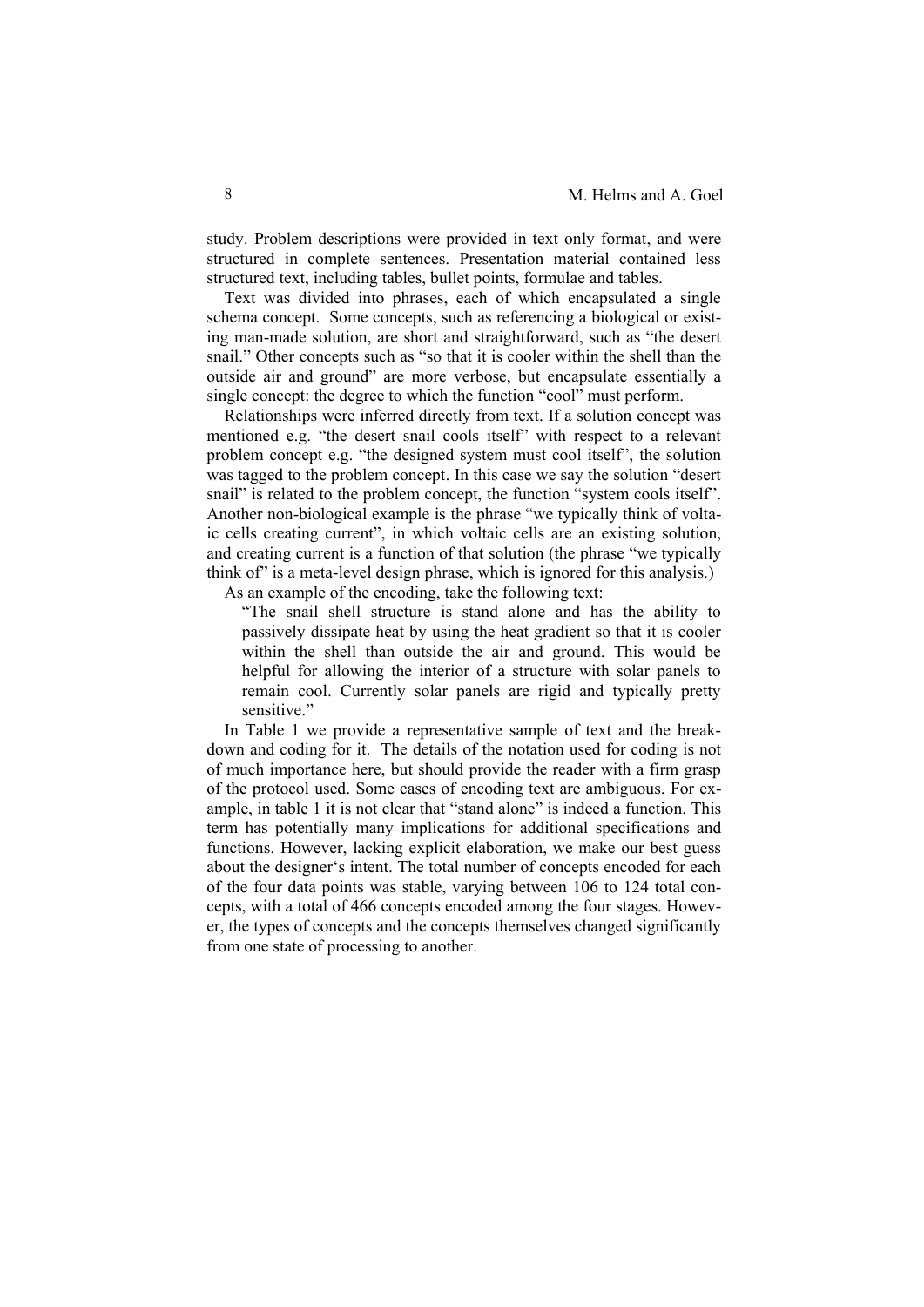| Table 1: Sample encoding from problem description 2                          |                                                 |                                          |  |  |
|------------------------------------------------------------------------------|-------------------------------------------------|------------------------------------------|--|--|
| Text                                                                         | Comment                                         | <b>Encoding</b>                          |  |  |
| The snail shell structure                                                    | A biological solution                           | Solution (biological):<br>snail shell    |  |  |
| is stand alone                                                               | Function of snail shell                         | Function: stand alone                    |  |  |
| and has the ability to<br>passively                                          | Modifies the function<br>dissipate heat         | $\ast$                                   |  |  |
| dissipate heat                                                               | Function of snail shell                         | Function: dissipate heat                 |  |  |
| by using the heat<br>gradient                                                | Principle applied to<br>dissipate heat          | Solution principle: use<br>heat gradient |  |  |
| so that it is cooler within<br>the shell than the<br>outside air and ground. | Describes the degree<br>to which cooling occurs | \$                                       |  |  |
| This would be helpful                                                        | Meta-Comment                                    | $\ast$                                   |  |  |
| for allowing                                                                 | Function: allowto<br>remain cool                | Function: keeping cool                   |  |  |
| the interior of a<br>structure                                               | A location inside of the<br>solar panels        | $\ast$                                   |  |  |
| with solar panels                                                            | An existing solution                            | Solution (existing): solar<br>panels     |  |  |
| to remain cool.                                                              | Function: allowto<br>remain cool.               | Function: keeping cool                   |  |  |
| Currently solar panels                                                       | Same existing solution                          | Solution (existing): solar<br>panels     |  |  |
| are rigid                                                                    | A perceived deficiency                          | $\ast$                                   |  |  |
| and typically pretty<br>sensitive.                                           | A perceived deficiency                          | *                                        |  |  |

\* Neither function, nor specification/constraint. See future research section and reference [15] for schemas in development for more complete encoding.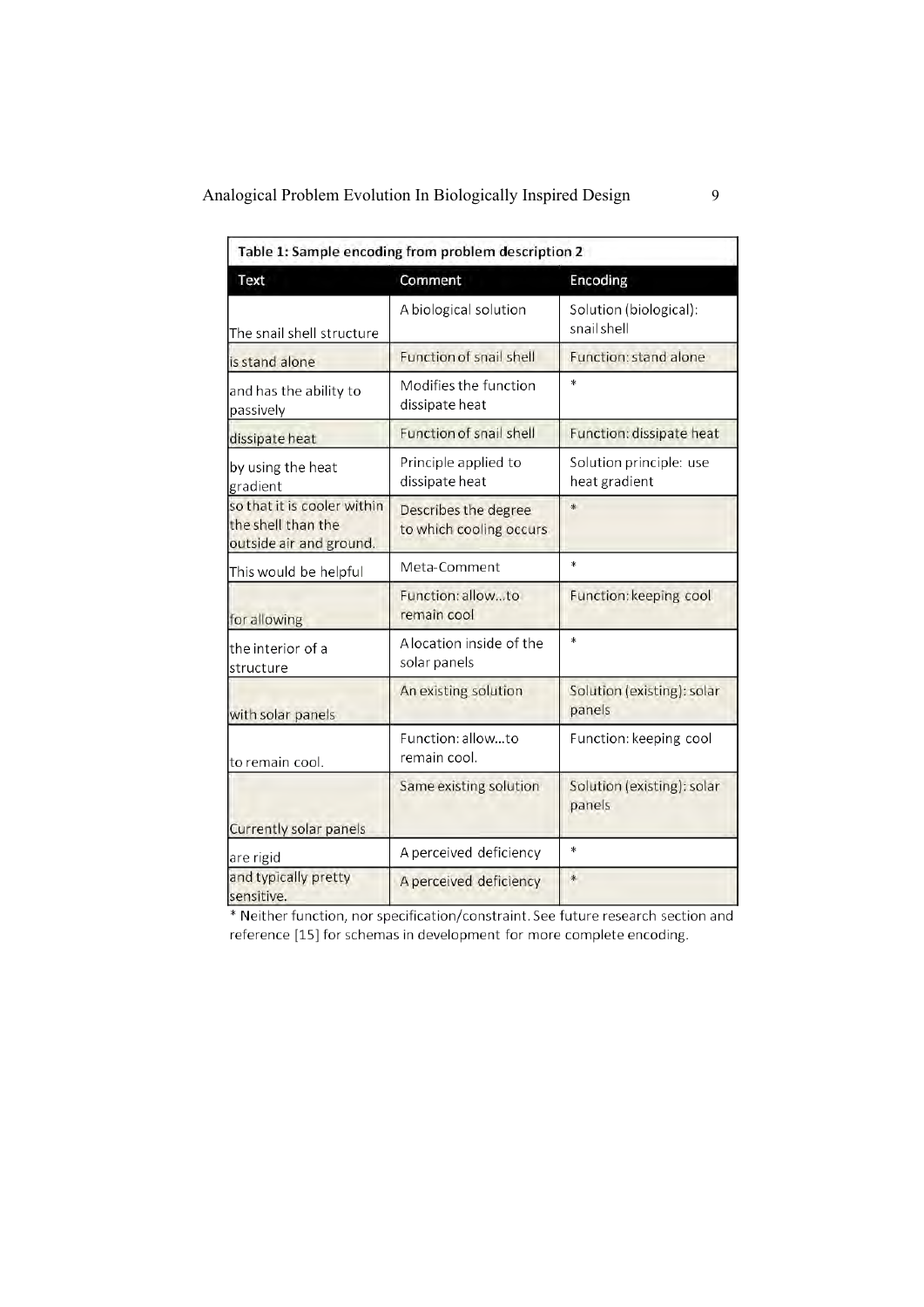

**Fig 2** Visual representation of complete coding of problem description 2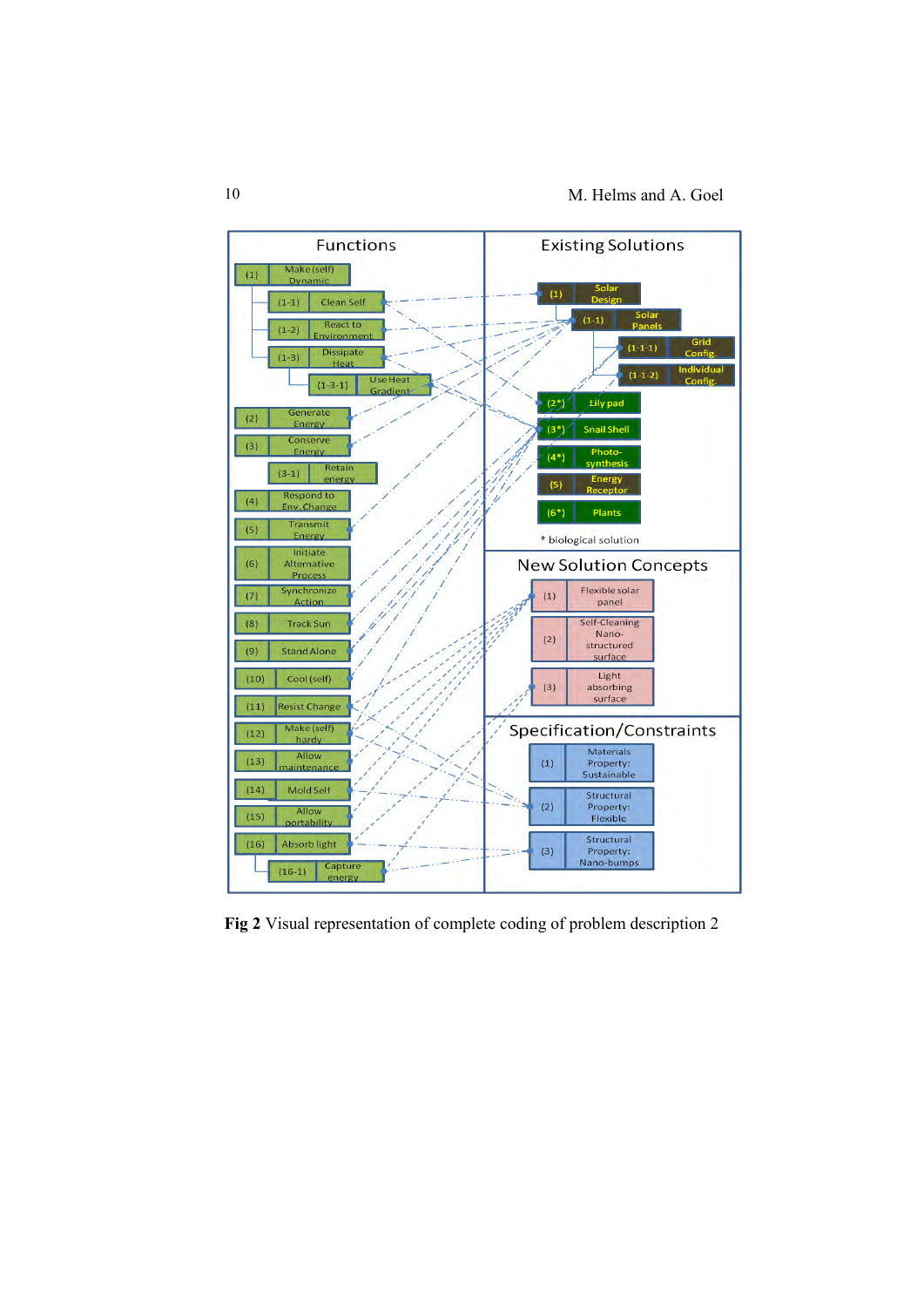Of the 466 concepts, 35 were not directly related to the design per se, for example the meta-comment "this would be helpful" listed in Table 1. Of the remaining 431 concepts, 24 concepts could not be clearly encoded as a function, a specification/constraint, or neither. This accounts for roughly 5% of the total number of concepts that were encoded. We consider an ambiguous encoding as any encoding that could reasonably be considered in one or more encoding categories. All encoding was conducted by the first author of this paper and the definition of whether a single encoding was ambiguous or not was at the author's discretion. Ambiguous concepts are included in the analysis that follows, categorized as the single concept most relevant in the author's opinion. Some concepts such as perceived deficiencies and performance criteria, were not represented in this encoding schema.

Figure 2 provides a complete visual representation of the encoding of a single design document (problem description 2). One can see from the visual representation the large number of functions relative to other concepts. Solid lines represent function/sub-function or system/sub-system relationships. Dotted lines represent relationships between either existing solutions, new solution concepts, or specifications/constraints and functions. Existing solutions with an asterisk (\*) are biological.

## **Data**

We first present a descriptive account of how the design unfolded, followed by a quantitative description of the design documents, using the language of the problem schema. Both the descriptive account and quantitative analysis focus on the analogical problem evolution.

#### **Descriptive Summary**

The team began with the open-ended problem of sustainably generating energy for a house. After an initial meeting, the problem description document identified a range of types of sustainable energy – wind, solar, water, geothermal – discussing solutions such as wind turbines, photovoltaic cells, towers of liquid sodium heated through reflected light, chemical batteries, and storage of energy for later use using compressed air. The document also mentioned fat as a means of storing energy in biology. Cost was highlighted as a salient constraint on their design. The document discussed different places in which the current technologies were used: from coastal areas, to farms and cities; they also discussed relevant weather conditions,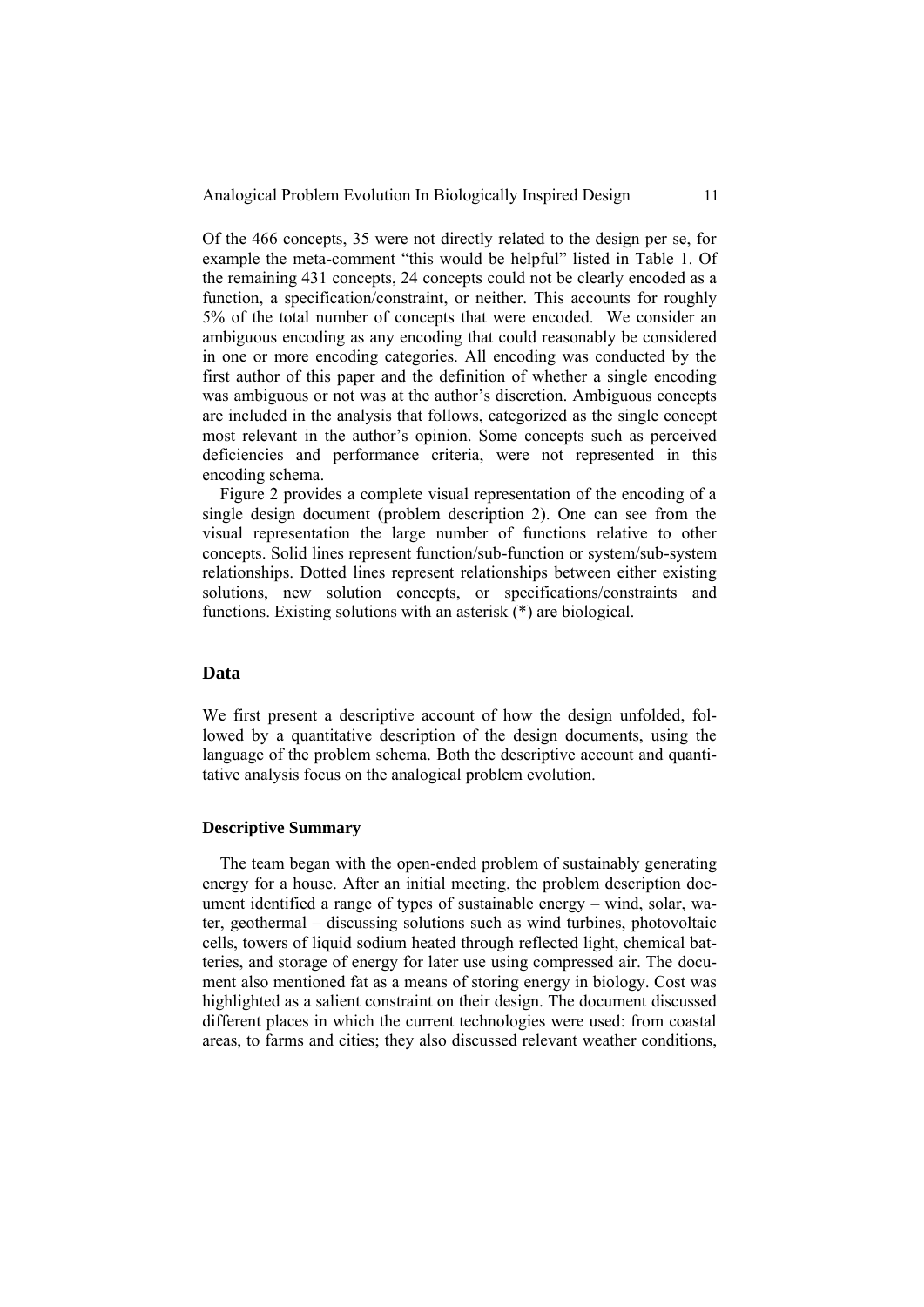such as the amount of wind or sun, and extreme weather conditions. Performance characteristics were universally vague, of the character "more efficient" or "costs less." Cost was the only constraint discussed but only in vague terms, e.g., noting that cost is a consideration.

The midterm documents discussed existing technological solutions of photovoltaic cells and coal plants. A wide range of biological sources were considered, including the desert snail, diatoms, photosynthesis, enzyme reactions, and the lotus leaf. Descriptions of the relevant functions of each biological source were provided; for example, the function of the desert snail is heat dissipation, which is performed by the structure of its shell. The midterm documents proposed solution-modifications to the photovoltaic cell, derived from each of these biological solutions. Thus, in the case of the self-cleaning lotus leaf, the documents proposed a self-cleaning photovoltaic cell. Solution proposals were little deeper than a functionstructure pairing, none of which were (directly) developed further.

In the midterm documents, we noticed the addition of new functions, cleaning-self and dissipating heat, directly associated with biological solutions, and the dropping of other heat related functions, such as storing and directing heat, as the mirror/heat tower was dropped from the discussion. The environment, desert, from the mirror/heat tower solution remains in place, and is also related to the desert snail. Furthermore, we note the addition of the criteria "passively" connected to both functions attached to the biological solution. Manufacturing also is a rising concern, as the ability to reproduce materials and effects is highlighted.

At the third stage, the problem description continues its focus on solar panels and photovoltaic cells, and with all of the biological sources mentioned previously, except diatoms, which appear to have been dropped. Heat dissipation is discussed, but the design team now focuses on flexible, moldable and self-cleaning surfaces, derived again from the lotus leaf, and on a newfound perceived deficiency in current solar panels – rigidity. The environment under consideration shifted from a desert focus to an environment with greater temperature range, as well as the need to physically connect their solution to a home. Manufacturing nano-scale materials is again a manufacturing constraint, as well as the need for materials to be sustainable. There is also a shift in the problem focus from passive response to increased efficiency.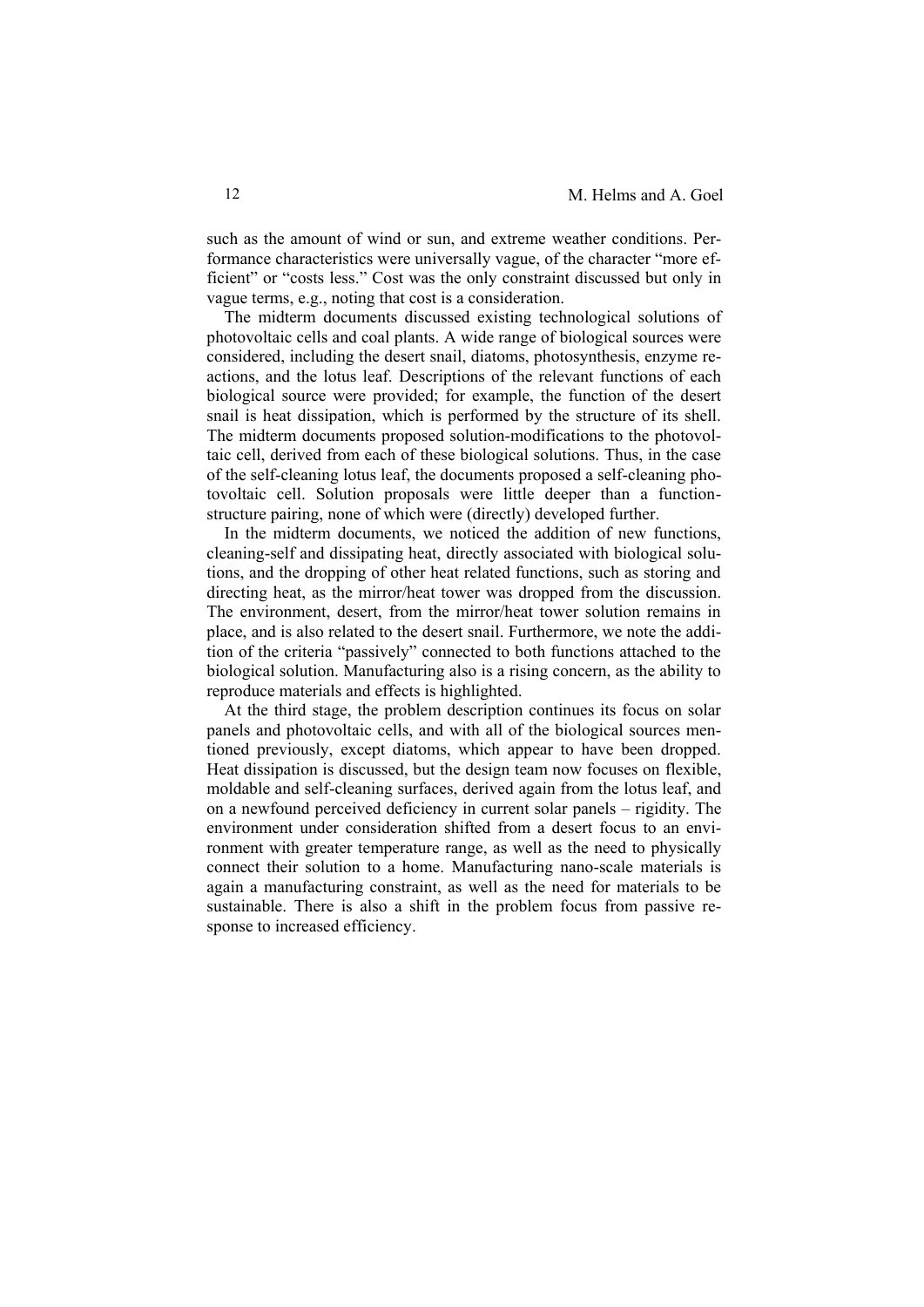

**Fig 3** Final design concept rendering

In the final design, the design team arrives at its first instantiated solution (in terms of conceptual rendering, shown in Figure 3), which focuses on the functions of regulation and cooling, rather than self-cleaning and flexibility discussed heavily in the previous problem description. The design team appears to have radically changed the problem, moving from photovoltaics to solar thermal collectors for water heating, which run the risk of overheating and damaging their internal structure. The new solution proposed is a dynamic feedback regulation mechanism from the enzymes discussed in the midterm, which is combined with a mechanism from a newly introduced biological organism, the tortoise beetle, which uses its color changing shell for camouflage. The designers intend to use a mechanism similar to that used by the shell of the tortoise beetle to alter the color of the thermal collectors to change the amount of heat captured, depending on the internal heat of the unit.

In this case study, the designers shift from the problem concepts of a self-cleaning, flexible solar panel to the concepts of self-regulating, cooling thermal solar collectors. While this appears to be a significant shift in the problem, we can see the incremental nature of the process. Using and managing heat has been embedded in the teams thinking all along, from the mirror/heat tower, to the desert snail, to the environment of the desert, to the concept of dynamically responding to the environment. These concepts were accreted into the designers' problem schema from references to a number of solutions that were investigated along the way. When a new problem concept arose – overheating -- the team was able to quickly pivot to the new problem focus and come up with a dramatic, creative solution.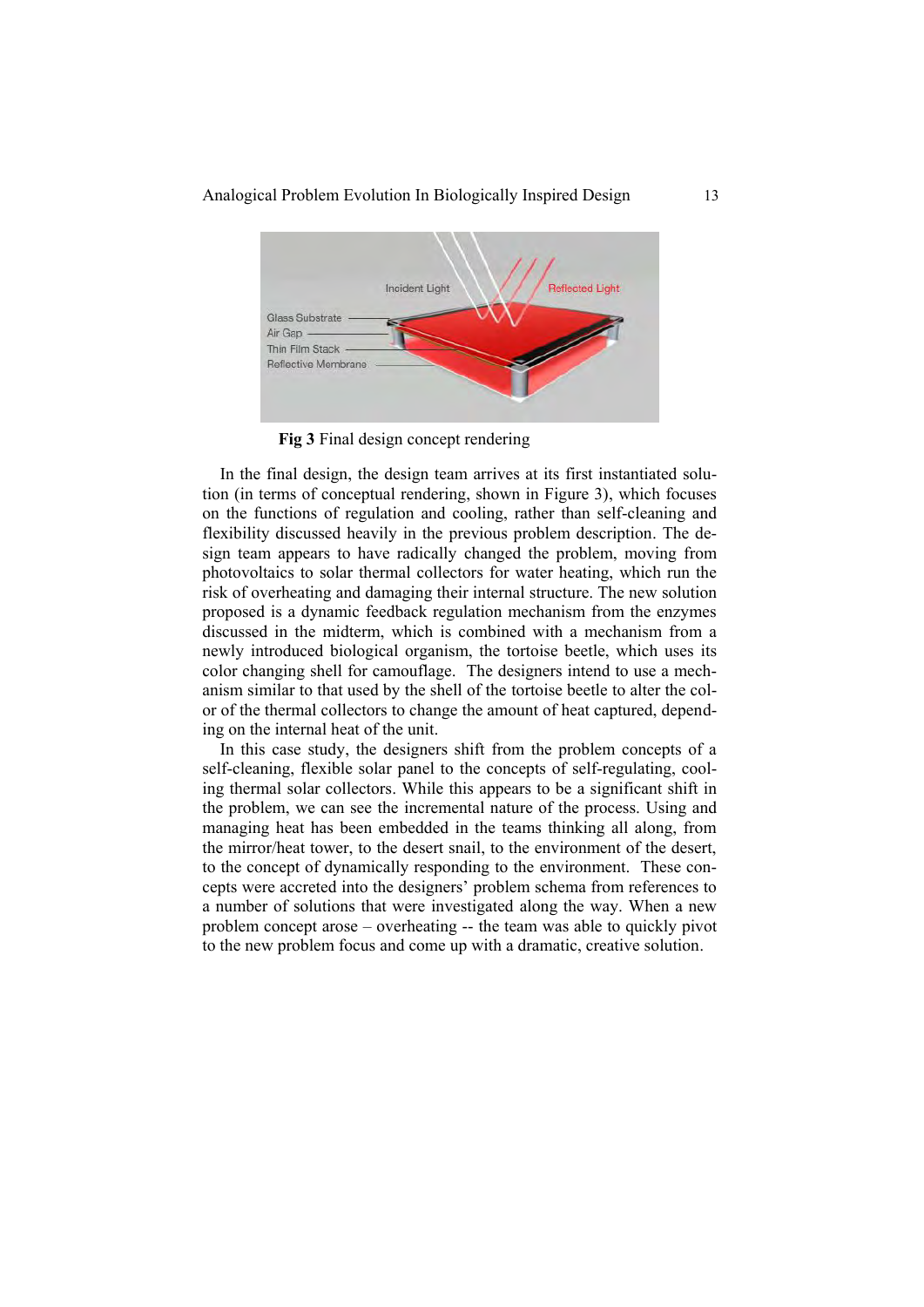## **Quantitative Summary**

After coding the design documents, we analyzed the concepts represented in the problem schema, as well as references made to existing manmade solutions, biological solutions and new solutions. Table 2 shows summary statistics for function and specification/constraint concepts for each of the four stages, as well as the number of solutions at each stage. At this first level of description, some things already stand out. First, the number of functions considered at each stage remains between 20 and 25 until the final design, where it drops to 9. This seems to suggest that the designers were open to many possible combinations of functions for accomplishing their design objective, until the final design was instantiated. Second, the number of specifications/constraints is relatively very low, never more than 6. Of the 14 total, four were cost-related and three were sustainable materials related. Again, this seems to suggest that the designers wanted to maintain an open problem description as long as possible.

|                                | PD1 | Midterm | PD <sub>2</sub> | Final |
|--------------------------------|-----|---------|-----------------|-------|
| Functions                      | 25  | 20      | 20              |       |
| Specifications/<br>Constraints |     |         |                 |       |
| Man-made Solutions             |     |         |                 |       |
| <b>Biological Solutions</b>    |     |         |                 |       |
| New (conjectured)<br>Solutions |     |         |                 |       |

**Table 2** Summary Statistics, Number of Unique Concept Instances

We observe that after a strong emphasis on man-made solutions in the initial stage, existing solutions references are rather evenly split in the next three stages, trending down slightly in the final stage. The number of new solutions discussed moves from one (the level of specificity for which was literally, "the new solution"), to seven – an explosion of independent solution ideas – back to a single final new solution in the end. While the trends in solution generation are not particularly surprising, we find the fact that designers consistently reference about the same number of existing solutions throughout the design cycle curious.

With respect to the number of functions, Table 3 considers the followthrough of each function from one stage to another. That is to say, did functions mentioned in earlier problem statements carry through to future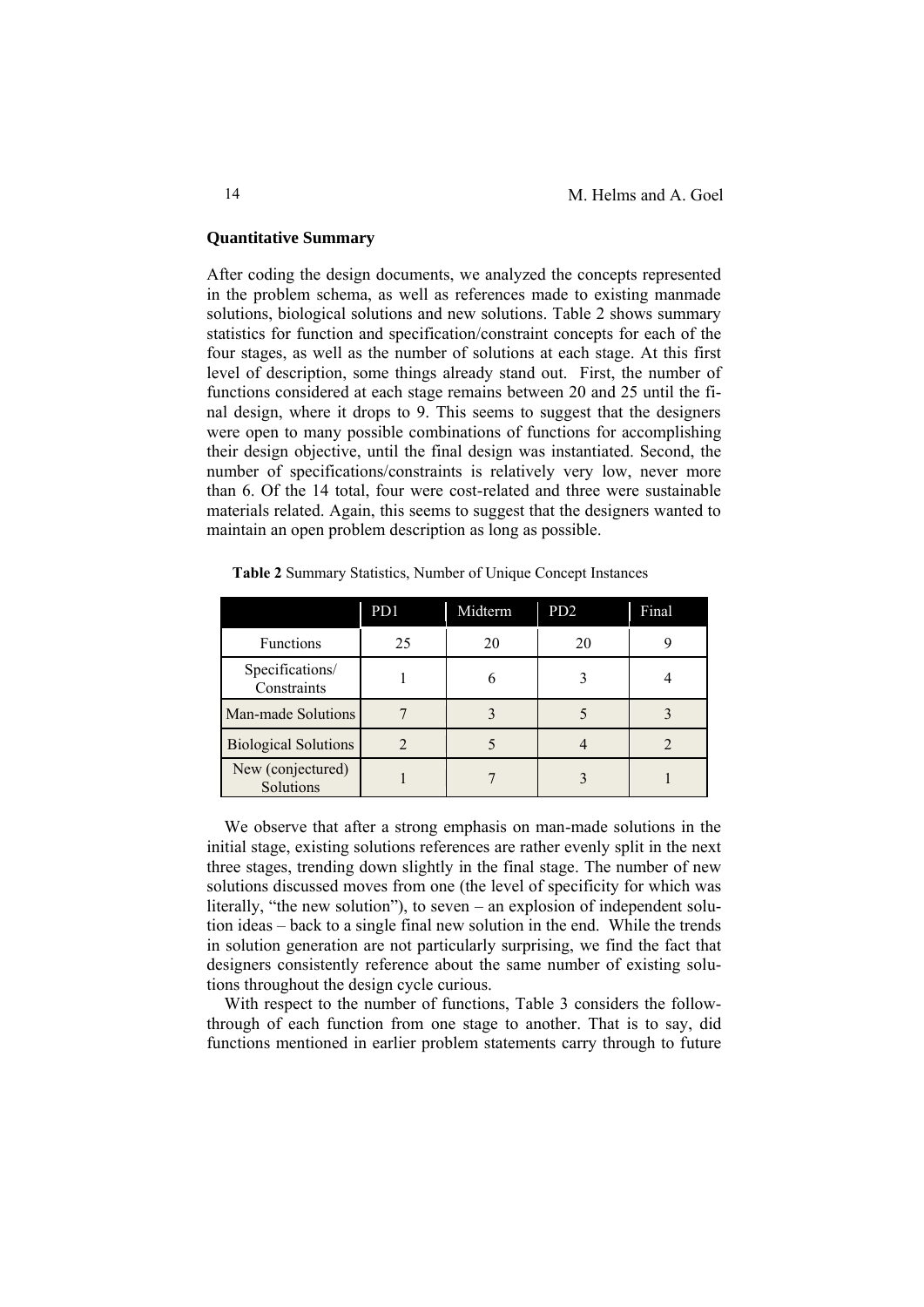problem statements? We see that from the initial generation of 25 functions, three of those functions carry forward into the Midterm, seven are considered in problem description 2 (PD2), and two ("generate energy" and "capture energy") follow through to the final. Likewise 17 new functions appear in the Midterm description, one of which ("adjust flow") appears in the final design. Fewer new functions appear in the third stage, just 10; of which 1 ("keep cool") makes it into the final model. In the final stage, there are more new functions than old. Five new functions appear in the final problem description document, while four have been carried through from previous descriptions. This alone tells a very interesting story. In this ill-defined design problem context, we see a great deal of exploration. Fifty-seven unique functions are considered, only nine of which eventually make it into the final solution. Over 80% of the functions considered are discarded along the way.

| PD1                       | Midterm                                                                    | PD <sub>2</sub>                                                                                                            | Final                                                                                                                                                                           |
|---------------------------|----------------------------------------------------------------------------|----------------------------------------------------------------------------------------------------------------------------|---------------------------------------------------------------------------------------------------------------------------------------------------------------------------------|
| 25 new functions<br>added | $+17$ new func-<br>tions added<br>$\rightarrow$ 3 carried over<br>from PD1 | $+10$ new func-<br>tions added<br>$\rightarrow$ 3 carried over<br>from Midterm<br>$\rightarrow$ 7 carried over<br>from PD1 | $+5$ new functions<br>added<br>$\rightarrow$ 1 carried over<br>from PD <sub>2</sub><br>$\rightarrow$ 1 carried over<br>from Midterm<br>$\rightarrow$ 2 carried over<br>from PD1 |
| 25 total                  | 20 total                                                                   | 20 total                                                                                                                   | 9 total                                                                                                                                                                         |

**Table 3** Function Concept Carry Over

## **Solution Relationship Data**

In this paper we will consider only one more level of detail in the data; the relationship of solutions to the concepts in the problem model. For any concept in the problem model (function or specification/constraint), that concept may be associated with: (1) an existing solution, either man-made or biological, (2) a new solution, or (3) not associated with another solution. The following two tables show for each stage the numbers of function and artifact specifications respectively and whether they are associated with (1) an existing solution, (2) a biological solution, or (3) no solution. We note that the numbers in these tables may sum to be greater than the total number of concepts reported in tables 2 and 3, as each concept may be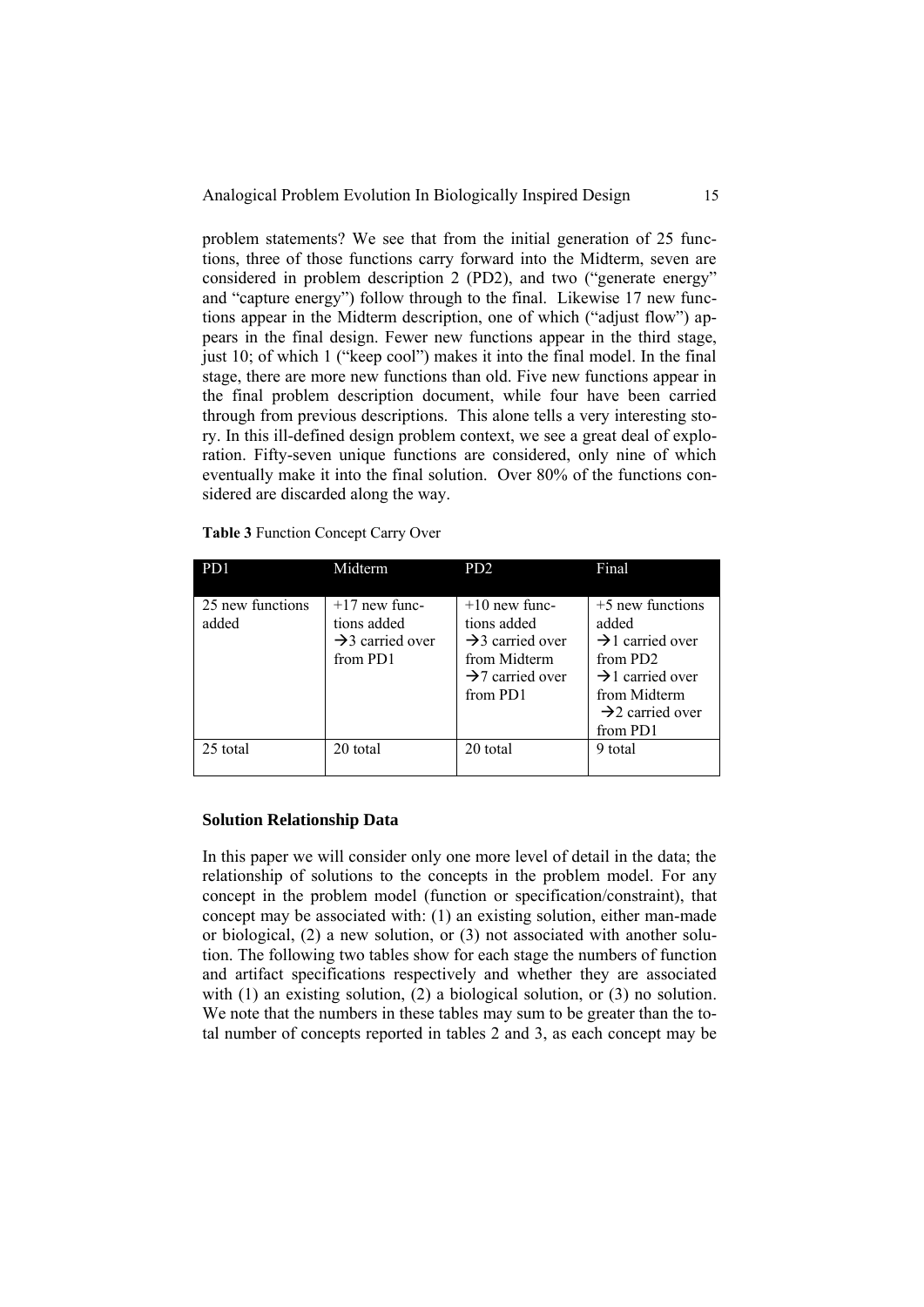associated with one or more solution category. For example if both a biological and a non-biological solution were mentioned with respect to a particular function, such as reflect light, we would get two tallies for that concept. Likewise multiple solutions in the same category could reference the same concept, for example two separate manmade solutions may have mentioned light reflection.

|              | PD1 | Midterm | PD <sub>2</sub> | Final |
|--------------|-----|---------|-----------------|-------|
| Man made     |     |         |                 |       |
| Biological   |     |         |                 |       |
| No reference |     |         |                 |       |
| Total        |     |         | 28              |       |

**Table 4** Function Concepts by Solution Reference

Table 4 shows the number of function concepts in the problem statement that referenced an existing manmade solution, a biological solution or had no reference to any existing solution. This table shows an interesting trend that provides insight into the process of biologically inspired design. Table 4 shows that the design team initially conceptualizes functions in their problem description largely (18 out of 29 references) in terms of existing manmade solutions. In the midterm stage, functions in the problem description are largely (12 out of 22) referenced in relation to biological solutions. This suggests that designers are re-conceptualizing their problems at least in part by identifying and transferring potentially useful functional concepts from biological solutions to their problem model. In the third stage, manmade and biological solution transfers are roughly equivalent, while in the final stage, the point of design instantiation, about half of the functions discussed in the final problem description originated from existing biological solutions. In total, 65% (60 of 92) of function concepts can be attributed to existing (man-made or biological) solutions.

| Table 5 Specification/Constraint Concepts by Solution Reference |  |
|-----------------------------------------------------------------|--|
|-----------------------------------------------------------------|--|

|                   | PD1 Midterm | PD <sub>2</sub> | Final |
|-------------------|-------------|-----------------|-------|
| Man made          |             |                 |       |
| <b>Biological</b> |             |                 |       |
| No reference      |             |                 |       |
| Total             |             |                 |       |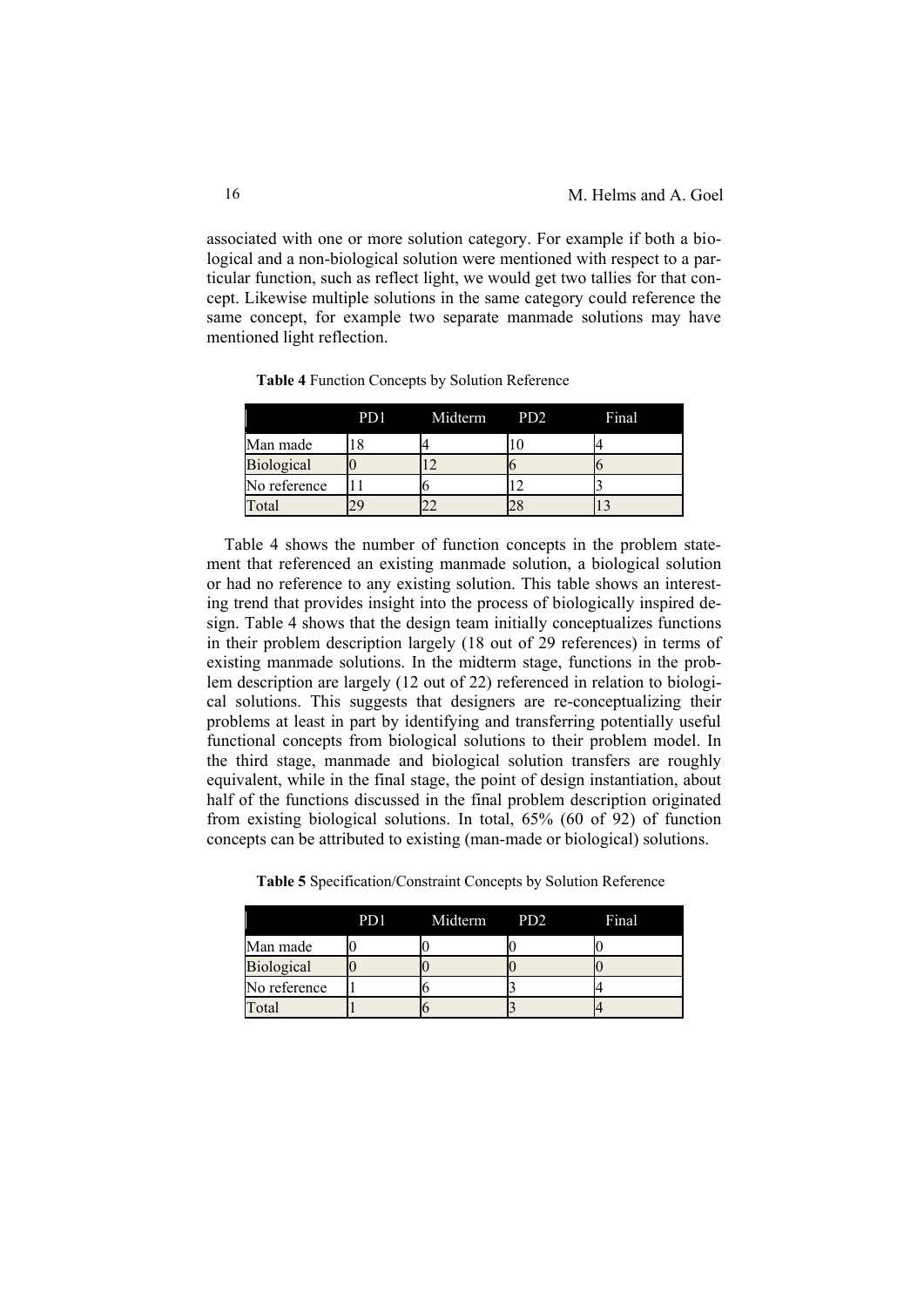The trend for specification/constraint in table 5 with respect to existing and biological solutions is clear. Problem specifications and constraints, for example "must use sustainable materials," are not associated with, at least not explicitly in this case study, other solutions. Many of the specifications were with regard to cost and sustainable materials, which were likely inferred from the design context of "sustainable housing."

## **Summary of Analysis**

Our analysis of the above data suggests that the design team broadly explored different aspects of the problem description; committing to few concepts rigidly, holding open possibilities until the right confluence of problem description and the descriptions of existing solutions emerge to form a cohesive pair. This finding is similar to Dorst & Cross (2001) with one major difference: as opposed to generating early solutions to problems as they are formulated, our designers employed other, in particular *analogical*, strategies to generate problem concepts and enrich their problem descriptions. Our study is quite clear on this point; using analogies to existing design cases is a powerful way to formulate the design problem.

Designers appear to tentatively adopt problem aspects from existing solutions, in particular functional aspects, temporarily appending them to an overall problem description. What makes some concepts stay while others are abandoned is not yet clear from our data. We speculate that the early function-solution pairs seen in the design trajectory were evaluated and abandoned for lack of knowledge or manufacturing know-how. This suggests an evaluation-pruning function early in the design process. Another point is that in addition to solution analogy and solution evaluation, other methods are clearly at work enhancing the problem description. Analogical transfer accounts for at most 65% of the new functions seen in this example, and for none of the specification/constraints. Analogical transfer seems to be limited in this case study to only certain classes of concepts.

## **Current and Future Research**

This paper uses a simple problem schema to show the relationship between existing solutions and design problem conceptualization. To increase the value and reliability of these studies, we are currently validating a more robust problem schema and coding methodology using 37 problem description instances and standard inter-rater reliability. In addition, this new schema is being used to more thoroughly analyze a number of additional, semester-long case studies of biologically inspired design. In Fall 2011,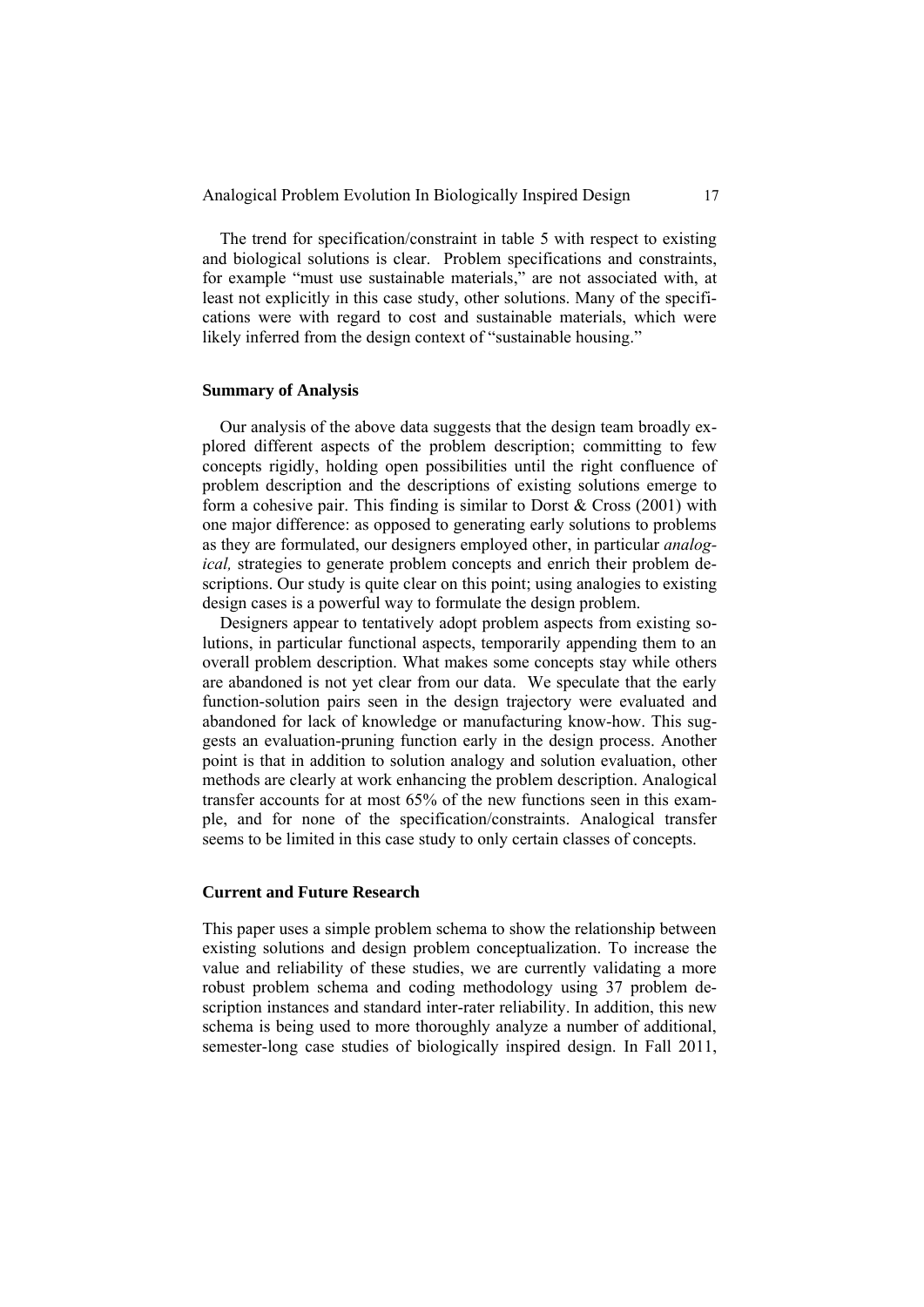the problem schema and theory developed here were deployed as a new pedagogical tool in the ME/ISyE/MSE/PTFe/BIOL 4740 class. Further, much as previous empirical findings (Helms, Vattam & Goel 2009, 2010; Vattam, Helms & Goel 2010) informed the development of an interactive design environment called DANE for supporting aspects of biologically inspired design (Goel et al. 2011), this new schema is being used as the basis for an interactive tool that assists with problem evolution, analogy identification and evaluation, and solution generation. Helms (2011) provides an initial outline of the new interactive tool.

## **Conclusions**

The development of both design pedagogy and design technology depends on our understanding of design problems, products and processes. In this paper, we analyzed the process of the evolution of a problem in biologically inspired design from its inception through conceptual design. We draw two main conclusions from this work, one from the perspective of biologically inspired design and the other from the perspective of problem evolution in design in general. With respect to *why* and *when*  analogies are used in biologically inspired design, we found that analogies are used for identifying, formulating, and transforming design problems very earlier in the design process. In addition, we have a partial answer to *what* is transferred; in this case study, we found that functions were transferred from biological designs to engineering problems, but specifications and constraints were not. Secondly, in the more general context of design as a whole, evolution of design problems typically is viewed as a co-evolution of design problems and solutions. Our analysis of the case study of design in this work suggests that significant problem evolution may occur independent of the generation of a new design solution for that problem, and that existing solutions to related problems serve as analogies that influence the way in which the problem is formulated.

## **Acknowledgments**

We thank the instructors of the Georgia Tech ME/ISyE/MSE/PTFe/BIOL 4740 course, especially its coordinator Professor Jeannette Yen. We also thank the student designers in the class for their input in this study. This paper has benefited from many discussions with Bryan Wiltgen, Swaroop Vattam, and Jeannette Yen. This research was supported by a US National Science Foundation CreativeIT grant (#0855916) entitled "Computational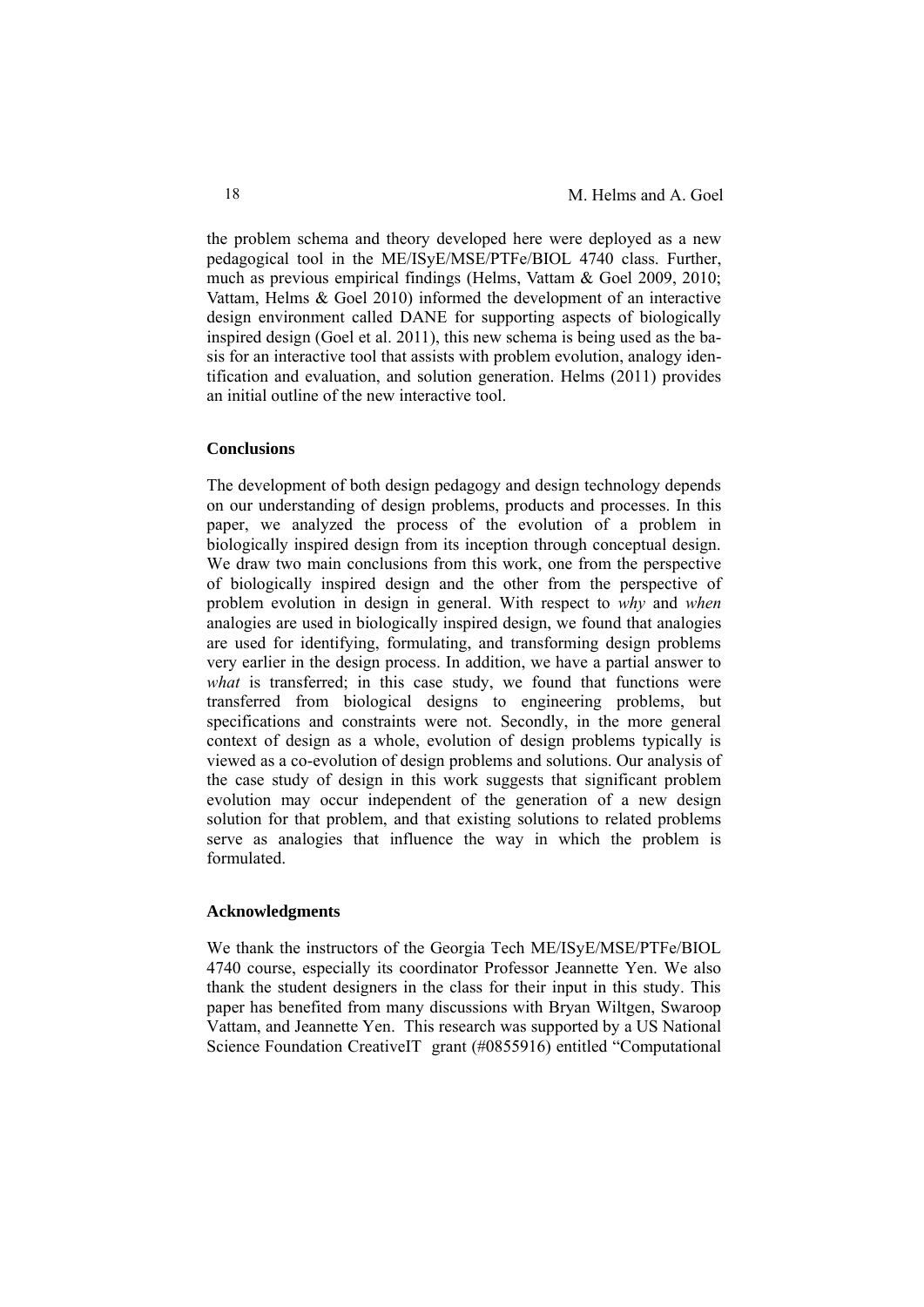Tools for Enhancing Creativity in Biologically Inspired Engineering Design."

## **References**

Bar-Cohen, Y. (Editor, 2011) *Biomimetics: nature-based innovation.* CRC Press. Benyus, J. (1997) *Biomimicry: innovation inspired by nature.* William Morrow.

- Borgo, S., Carrara, M., Garbacz, P., & Vermaas, P. (2009) A formal ontological perspective on the behaviors and functions of technical artifacts *AIEDAM, 23: 3-21.*
- Carrara, M., Garbacz, P., & Vermaas, P. (2011) If engineering function is a family resemblance concept: Assessing three formalization strategies. *Applied Ontology*, *6(2): 141-163.*
- Chandrasekaran, B. (1990) Design problem solving: a task analysis. *AI Magazine, 11(4):59-71.*
- Chandrasekaran, B., Goel, A., & Iwasaki. Y. (1993) Functional representation as design rationale. In *IEEE Computer, pp. 48-56.*
- Cheong, H., Chiu, I., Shu, L., Stone, R., McAdams, D. (2011) Biologically Meaningful Keywords for Functional Terms of the Functional Basis. *Journal of Mechanical Design, 133.*
- Chakrabarti, A., & Shu, L. (2010) Biologically Inspired Design. *AIEDAM, 23:453-454.*
- Dinar, M., Shah, J., Hunt, G., Campana, F., Langley, P. (2011) Towards a formal representation model of problem formulation in design. In *Proc. ASME IDETC/CIE Conference*, Washington DC.
- Dorst, K. (2003) The problem of design problems. In N. Cross & E. Edmonds (eds.), *Expertise in Design, Creativity and Cognition* Studio Press.
- Dorst, K., & Cross, N. (2001) Creativity in the design process: co-evolution of problem-solution. *Design Studies, 22(5):425-437.*
- Dorst, K., & Dijkhuis, J. (1995) Comparing paradigms for describing design activity, *Design Studies* **16**(2): 261-274.
- Dym, C. (1994) *Engineering design: a synthesis of views.* Cambridge University Press.
- Erden, M., Komoto, H., van Beek, T., D'Amelio, V., Echavarria, E., & Tomiyama, T. (2008) A Review of Function Modeling: Approaches and Applications, *AIEDAM*, 22 (2): 147-169.
- French, M. (1999) *Conceptual Design for Engineers.* 3rd edition. Springer.
- Gero, J., & McNeil, T. (1998) An approach to the analysis of design protocols. *Design Studies, 19:21-61*
- Goel, A. (1997) Design, Analogy and Creativity. *IEEE Intelligent Systems*, 12(3):62-70, May/June 1997.
- Goel, A, Rugaber, S, Vattam, S (2009) Structure, behavior & function of complex systems: the SBF modeling language. AIEDAM 23:23-35.
- Goel, A., Vattam, S., Wiltgen, B., & Helms, M. (2011) Cognitive, Collaborative, Conceptual and Creative - Four Characteristics of the Next Generation of